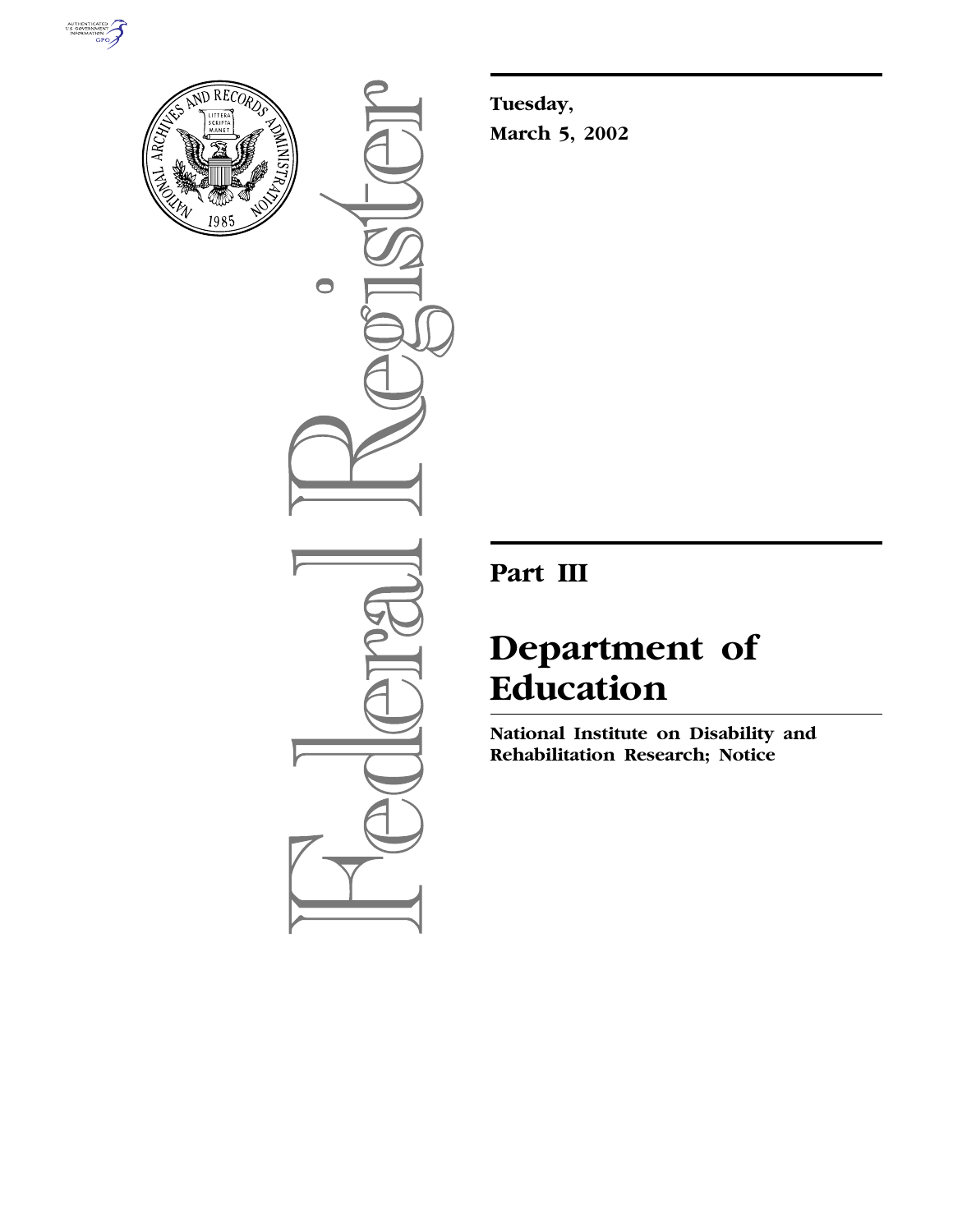# **DEPARTMENT OF EDUCATION**

### **National Institute on Disability and Rehabilitation Research**

**AGENCY:** Office of Special Education and Rehabilitative Services, Department of Education.

**ACTION:** Notice of proposed priorities.

**SUMMARY:** The Assistant Secretary for Special Education and Rehabilitative Services proposes priorities for one or more Burn Model Systems (BMS) Projects and one Burn Data Center under the Disability and Rehabilitation Research Projects (DRRP) Program of the National Institute on Disability and Rehabilitation Research (NIDRR) for fiscal year (FY) 2002. The Assistant Secretary takes this action to focus research attention on an identified national need. We intend this priority to improve the rehabilitation services and outcomes for individuals with severe burn injuries.

**DATES:** We must receive your comments on or before April 4, 2002.

**ADDRESSES:** Address all comments about these proposed priorities to Donna Nangle, U.S. Department of Education, 400 Maryland Avenue, SW., room 3412, Switzer Building, Washington, DC 20202–2645. If you prefer to send your comments through the Internet, use the following address:

*donna.nangle@ed.gov.*

You must include the term Burn Data Projects or Burn Data Center in the subject line of your electronic message. **FOR FURTHER INFORMATION CONTACT:**

Donna Nangle. Telephone: (202) 205– 5880 or via the Internet: *donna.nangle@ed.gov.*

If you use a telecommunications device for the deaf (TDD), you may call the TDD number at (202) 205–4475.

Individuals with disabilities may obtain this document in an alternative format (*e.g.,* Braille, large print, audiotape, or computer diskette) on request to the contact person listed under **FOR FURTHER INFORMATION CONTACT.**

#### **SUPPLEMENTARY INFORMATION**

#### **Invitation to Comment**

We invite you to submit comments regarding these proposed priorities.

We invite you to assist us in complying with the specific requirements of Executive Order 12866 and its overall requirement of reducing regulatory burden that might result from these proposed priorities. Please let us know of any further opportunities we should take to reduce potential costs or increase potential benefits while

preserving the effective and efficient administration of the program.

During and after the comment period, you may inspect all public comments about these priorities in room 3412, Switzer Building, 330 C Street SW., Washington, DC, between the hours of 8:30 a.m. and 4 p.m., Eastern time, Monday through Friday of each week except Federal holidays.

# *Assistance to Individuals With Disabilities in Reviewing the Rulemaking Record*

On request, we will supply an appropriate aid, such as a reader or print magnifier, to an individual with a disability who needs assistance to review the comments or other documents in the public rulemaking record for these proposed priorities. If you want to schedule an appointment for this type of aid, please contact the person listed under **FOR FURTHER INFORMATION CONTACT.**

# **General Information**

We will announce the final priorities in a notice in the **Federal Register**. We will determine the final priorities after considering responses to this notice and other information available to the Department. This notice does not preclude us from proposing or funding additional priorities, subject to meeting applicable rulemaking requirements.

**Note:** This notice does *not* solicit applications. In any year in which we choose to use these proposed priorities, we invite applications through a notice published in the **Federal Register**. When inviting applications we designate each priority as absolute, competitive preference, or invitational.

The proposed priorities refer to the New Freedom Initiative (NFI). The NFI can be accessed on the Internet at: *http:/ /www.whitehouse.gov/news/ freedominitiative/ freedominitiative.html.*

The proposed priorities also refer to NIDRR's Long-Range Plan (the Plan). The Plan can be accessed on the Internet at: *http://www.ed.gov/offices/OSERS/ NIDRR/Products.*

## *Disability and Rehabilitation Research Projects (DRRP) Program*

The purpose of the DRRP Program is to plan and conduct research, demonstration projects, training, and related activities to:

(a) Develop methods, procedures, and rehabilitation technologies that maximize the full inclusion and integration into society, employment, independent living, family support, and economic and social self-sufficiency of individuals with disabilities; and

(b) Improve the effectiveness of services authorized under the Act.

The BMS Projects must conduct research designed to improve treatment and service delivery outcomes and must demonstrate excellence in clinical care, rehabilitation research, and relevance to consumers, principally individuals with burn injuries and their families. Each BMS project funded under this program will have an integrated continuum of care to support the rehabilitation of persons with burn injury, with early linkage to trauma centers as well as community-based treatment alternatives. There should be an emphasis on multi-disciplinary treatment and service delivery approaches. Additional information on the BMS program is available on the Internet at: *http://mama.uchsc.edu/pub/ nidrr.*

The Department is particularly interested in ensuring appropriate expenditure of public funds. Not later than three years after the establishment of any project, NIDRR will conduct one or more reviews of the activities and achievements of the project to ensure that it is carrying out proposed activities and contributing to the advancement of knowledge. In accordance with the provisions of 34 CFR 75.253(a), continued funding depends at all times on satisfactory performance and accomplishment of stated objectives.

The NFI emphasizes the importance of access to assistive and universally designed technologies, employer and workplace supports, and promoting full access to community-based care. The Plan emphasizes the need for consumer knowledge and information, new techniques and technologies, and advancements in the overall body of scientific knowledge. Focusing on both individual and systemic factors that impact functional capability, the Plan includes the following elements: employment outcomes; health and function; technology for access and function; and independent living and community integration.

NIDRR recently completed summative reviews of its BMS projects. Participants in the program reviews observed that the comprehensive continuum of quality care should continue to be a key requirement for participation in the BMS program. In addition, participants felt that projects must demonstrate the impact on individual outcomes of integrating rehabilitation techniques in burn treatment. Reviewers also noted that uniformly comprehensive, high quality care together with a common data collection system and administrative infrastructure make the BMS program a valuable platform for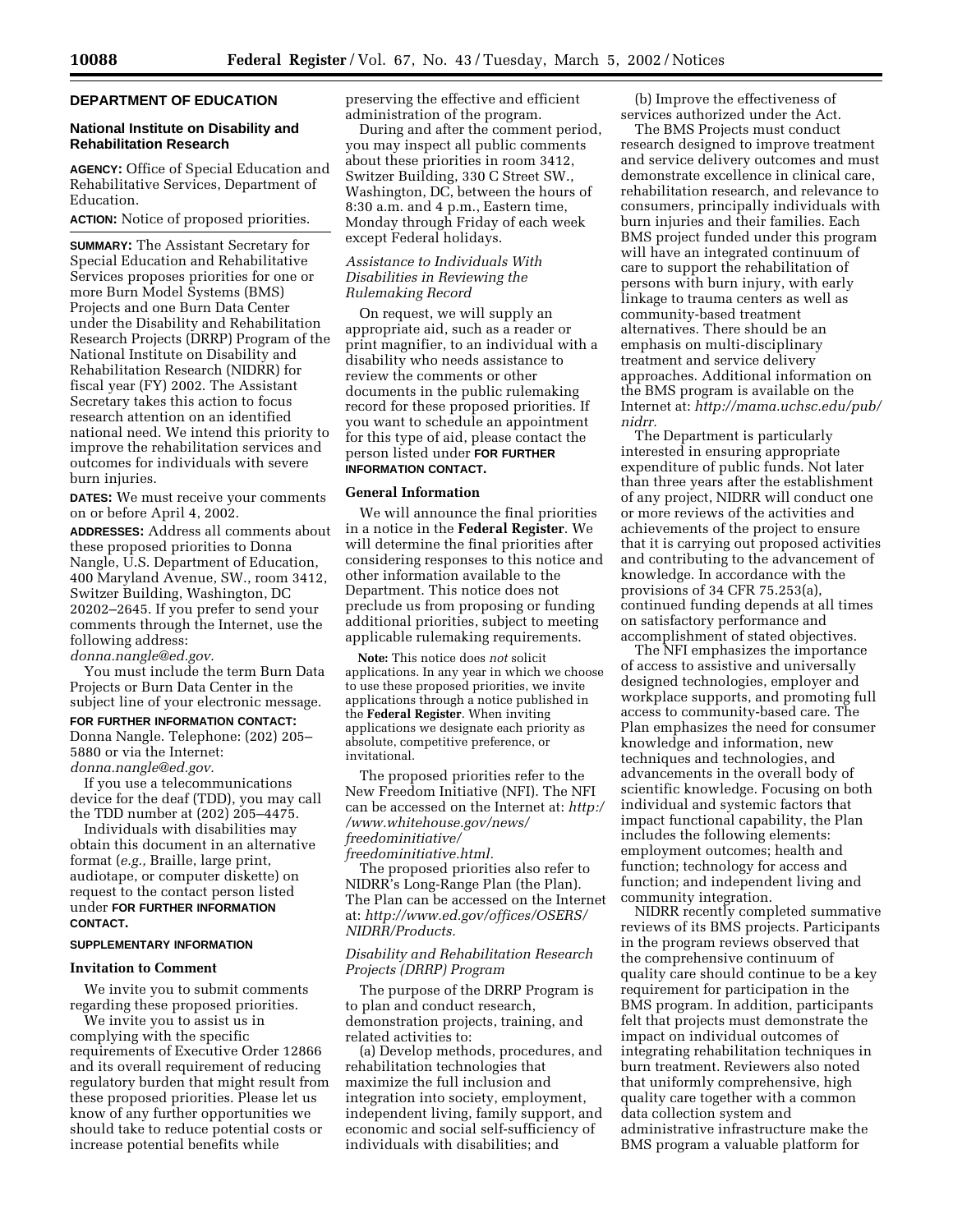various collaborative studies, including multi-center trials of rehabilitation therapies and technologies.

The BMS program has, since its inception, been guided by a committee consisting of the individual project directors. The project representatives will be required to meet annually in Washington, DC, and with NIDRR input and guidance, develop and oversee the policies of the BMS. NIDRR intends to work through the project directors to implement the following recommendations:

• Systematic evaluation of the burn longitudinal data set, with reduction in redundancy of data items and consideration of adoption of a minimal data set;

• Development of guidelines for public use of the data set, ensuring confidentiality of data;

• Continued development of research management mechanisms that ensure rigorous attention to protocols in collaborative studies; and

• Evaluation of the inclusion criteria's impact on the population admitted to the model system.

# *Proposed Priorities—Burn Model System Projects and Burn Data Coordinating Center*

#### Background

In 1994, NIDRR established the Burn Injury Rehabilitation Model Systems of Care (Burn Model Systems) by making 36-months awards to three Centers. In 1997, NIDRR continued the Burn Model Systems (BMS) program and funded four projects for 60 months. NIDRR funded a separate Burn Data Coordinating Center in 1998. The BMS projects are committed to developing and demonstrating comprehensive burn care and rehabilitation services, involving all necessary and appropriate disciplines, for children and adults with severe burns, from point of injury to community integration and long-term follow-up. The BMS projects also evaluate the efficacy of the BMS program through the collection and analysis of uniform data on the course of recovery and outcomes following the delivery of a coordinated system of care that includes emergency care, acute care management, comprehensive inpatient rehabilitation, and long-term interdisciplinary follow-up services.

The Burn Data Coordinating Center (BDCC) coordinates the centralized data collection, manages the database, and provides statistical support to the BMS projects. The current data elements may be obtained from: *http://*

*mama.uchsc.edu/pub/nidrr.* In the past, the use of data from the BMS database has been largely

restricted to the use of BMS researchers. Recent Federal regulations (see March 16, 2000; 65 FR 14416–14418) outline conditions under which outside parties may request access to the data under the auspices of the Freedom of Information Act. In addition, there is increased interest in expanding the use of these data in conjunction with populationbased data to further research on burn injury rehabilitation by the larger research community. Both activities require development of guidelines that ensure subject confidentiality, protect the identity of individual projects, and support use of the data in rigorous research efforts.

The American Burn Association (ABA) reports that about 51,000 Americans, one-third under age 20, are hospitalized for severe burn treatment every year. Of this number, 5,500 die (ABA National Burn Repository Report, April 18, 2001; http:// www.ameriburn.org/pub/factsheet.htm). Burn injuries can have devastating impacts on the ability of an individual to function in the community and to achieve positive long-term outcomes. Early initiation of an aggressive inpatient rehabilitation program in a burn program is critical for restoration of optimal physical and psychological function (De Santi L., Lincoln L., Egan F., Dempling, R., *Development of a burn rehabilitation unit: Impact on burn center length of stay and functional outcome,* Journal of Burn Care and Rehabilitation, Sept.-Oct. 1998; 19(5): 414–9).

In the past, individuals who didn't die from burn shock during the first few weeks following the burn incident often died from wound sepsis in the following weeks. Today, new innovative therapies such as improved antibiotics for wound management and infection control, improved nutritional supports, and advanced surgical skin grafting techniques provide burn survivors greater chances of survival. Acute burn treatment encompasses a number of elements that will affect the rehabilitation process. For instance, research has led to improved biotechnology-based products (i.e., biodegradable bandage or spray-on dressings) that are redefining potential outcomes of severe burn by limiting scarring and increasing potential for regaining function (*Crab shells and healing webs: Burn Therapy's Bright Future, http://*

*healthwatch.medscape.com/cx/ viewarticle/216114,* Sept. 19, 2001). Treatment to enhance mobility reduces contractures and improves long-term functional outcomes. Nutrition also is critical to wound healing and to

regaining strength and ability to participate in ongoing rehabilitation efforts (Deitch E.A., *Nutritional support of the burn patient,* Critical Care Clinics, July 1995, 11(3): 735–50).

The goal of rehabilitation intervention for burn patients is to maximize function, minimize or prevent secondary complications, and improve long-term outcomes such as return to community, employment, and quality of life. Burn trauma often causes injuries and impairments in addition to the burn, and many individuals with burn injuries have secondary complications related to the burn condition, such as disfiguring scars, contractures, chronic open wounds, hypersensitivity to heat and cold, amputation, heterotopic ossification, chronic pain, deconditioning/weakness, and neuropathies. Neuropathy is a common complication of severe burn injury inpatients who are older and critically ill (Kowalske K., Holavanahalli R., Helm P., *Neuropathy after burn injury,* Journal of Burn Care and Rehabilitation, Sept.- Oct. 2001; 22(5): 353–7). Scars may require many surgeries and lifelong management. Many of these impairments may be mitigated by integrating rehabilitation techniques and approaches into the acute treatment setting and continuing with aggressive rehabilitation interventions once the acute phase of treatment is completed.

A number of rehabilitation techniques are used with burn survivors. These include psychological treatments to deal with problems of self-image and depression, physical therapy to facilitate muscle use and strengthening, occupational therapy to assist with activities of daily living (*e.g.,* dressing), and assistive devices. Complementary and alternative therapies (*e.g.,* massage therapy) may be useful tools in relieving post-burn itching, pain, and psychological symptoms. Wellness programs such as aerobic exercise can be effective in increasing muscular strength and functional outcome (Cucuzzo N.A., Ferrando A., Herndon D.N., *The effects of exercise programming vs. traditional outpatient therapy in the rehabilitation of severely burned children,* Journal of Burn Care and Rehabilitation, May-June 2001; 22(3): 214–20). Advancing technology has the potential to enhance access and function for individuals with burns such as the expanded use of virtual reality for reducing pain during burn therapy sessions (Hoffman H.G., Patterson D.R., Carrougher G.J., Sharar S.R., *Effectiveness of virtual realitybased pain control with multiple treatments,* Clinical Journal of Pain, Sept. 2001; 17(3): 229–35). Assistive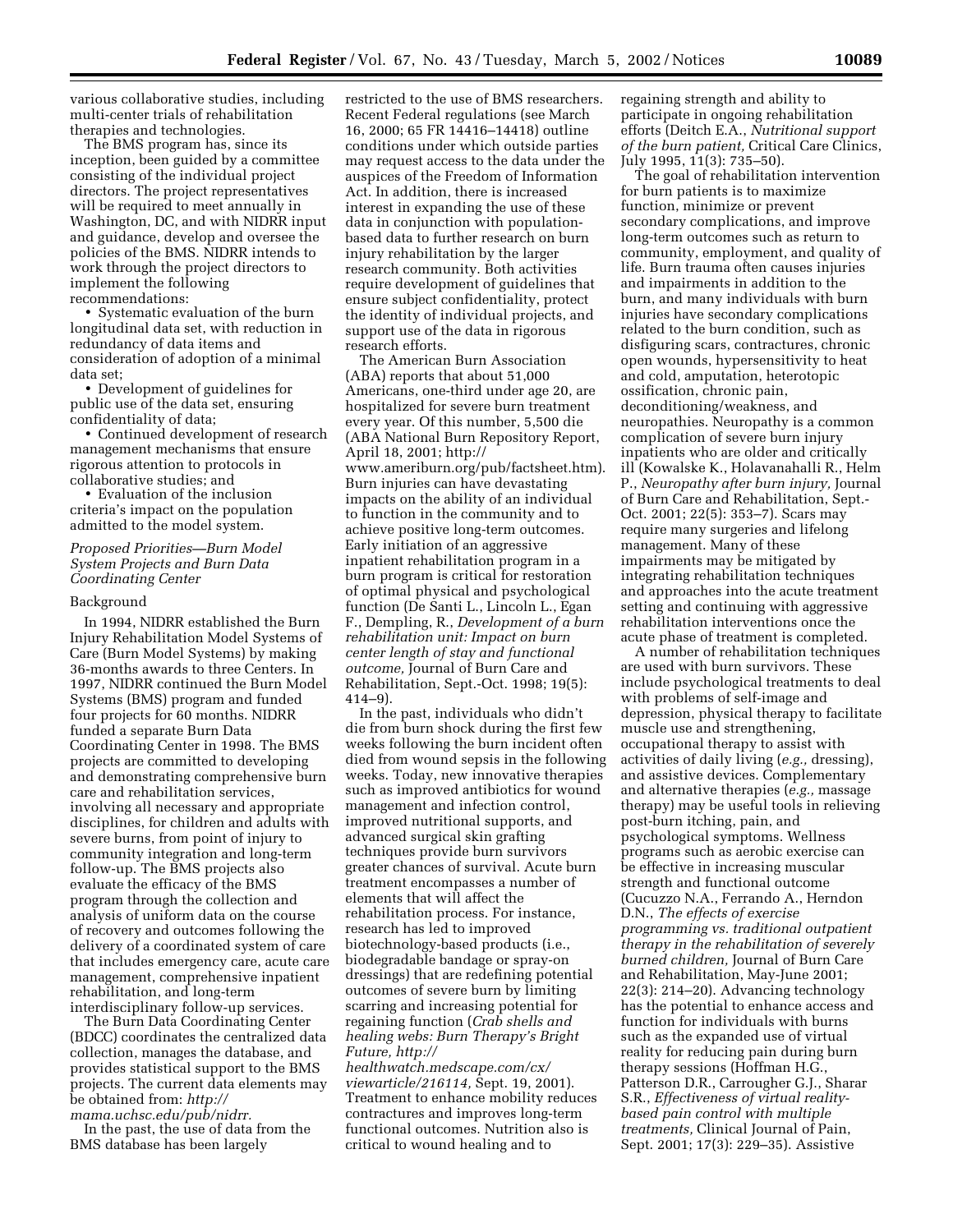devices such as orthotics or prosthetics may reduce the likelihood of secondary complications in burn injuries and maximize residual function for persons who acquired limb loss because of the burn. Telerehabilitation programs may provide services for people with burn injuries who live in rural areas (Massman N.J., Dodge J.D., Fortmark K., Schwartg K.J., Solem L.D., *Burns followup: An innovative application of telemedicine,* Journal of Telemedicine and Telecare, 1999; 5 Supplement 1:S52–4).

Rehabilitation for burn survivors includes efforts by social workers and psychologists who work with the individuals to deal with the psychological aftermath of severe burn and issues such as sexuality, family emotional status, and long-term behavioral adjustment of pediatric burn survivors. Strategies such as peer support begun early in the rehabilitation process may enhance return to participation in the community. Support groups can provide an opportunity to communicate with others going through the same unsettling changes. Rehabilitation goals include community reintegration and burn survivors face many obstacles in reaching this goal. For instance, a number of environmental factors, such as alcohol dependency, drug abuse, psychiatric treatment, heat/cold hypersensitivity or preexisting physical disability may impact vocational rehabilitation, community and workplace integration (Fauerbach J.A., Engrav L., Kowalske K., Brych S., Bryant A., Lawrence J., Li G., Munster A., de Latour B., *Barriers to employment among working-aged patients with major burn injury,* Journal of Burn Care and Rehabilitation, Jan.–Feb. 2001; 22(1): 26–34; Horn W., Yoels W., Bartolucci A., *Factors associated with patient's participation in rehabilitation services: a comparative injury analysis 12 months post-discharge,* Disability and Rehabilitation; May 20, 2000; 22(8): 358–62).

#### **Priorities**

#### *Priority 1—Burn Model System Projects*

The Assistant Secretary proposes to fund an absolute priority for one or more Burn Model System projects for the purpose of generating new knowledge through research to improve treatment and service delivery outcomes for persons with burn injury. A BMS project must:

(1) Establish a multidisciplinary system that begins with acute care and encompasses rehabilitation services specifically designed to meet the needs

of individuals with burn injuries. This system must encompass a continuum of care, including emergency medical services; acute care services; acute medical rehabilitation services; postacute services; psychosocial/vocational services; and long-term community follow-up.

(2) Participate as directed by the Assistant Secretary in national studies of burn injuries by contributing to a national database and by other means as required by the Assistant Secretary; and

(3) Conduct significant and substantial research in burn injury rehabilitation, ensuring that each project has sufficient sample size and methodological rigor to generate robust findings that will contribute to the advancement of knowledge in accordance with the NFI and the Plan. Applicants may develop up to three site-specific projects and develop up to two projects to be done in collaboration with other BMS projects.

In proposing research studies, applicants must demonstrate their potential impact on rehabilitation goals and objectives. Applicants may select from the following research directives related to specific areas of the NFI and the Plan:

• *Integrating Persons with Disabilities into the Workforce:* (1) Assess intervention strategies for improving employment outcomes of persons surviving severe burns; (2) Identify environmental factors that either enable or impede community and workplace integration.

• *Maintaining Health and Function:* (1) Study interventions to improve rehabilitation potential in the acute care setting such as nutritional support, early therapeutic exercise to increase mobility, treatment for scar tissue, or the prevention and treatment of secondary conditions; (2) Develop and evaluate rehabilitation treatment/interventions for persons surviving severe burns; or (3) Design and test service delivery models that provide quality rehabilitation care for burn survivors under constraints imposed by recent changes in the health care financing system.

• *Assistive and Universally Designed Technologies:* (1) Evaluate the impact of selected innovations in technology (*e.g.,* assistive devices, biomaterials) on outcomes such as function, independence, and employment of individuals with burn injuries; or (2) Investigate the impact of national telecommunications and information policy on the access of persons with burn injuries to related education, work, and other opportunities.

• *Full Access to Community Life:* Assess the value of peer support and early onset of services from community and social support organizations to improve outcomes such as independence, community integration, employment, function, and health maintenance.

• *Associated Areas:* Develop and refine measures of treatment effectiveness in burn rehabilitation to incorporate environmental factors in the assessment of function.

(4) Provide widespread consumeroriented dissemination activities to other burn projects, rehabilitation practitioners, researchers, individuals with burn injuries and their families and representatives, and other public and private organizations involved in burn care and rehabilitation.

In carrying out these purposes, the projects must:

• Involve consumers, as appropriate, in all stages of the research and demonstration endeavor;

• Demonstrate culturally appropriate and sensitive methods of data collection, measurements, and dissemination addressing needs of burn survivors with diverse backgrounds;

• Demonstrate the research and clinical capacity to participate in collaborative projects, clinical trials, or technology transfer with other BMS projects, other NIDRR grantees, and similar programs of other public and private agencies and institutions; and

• In conjunction with other BMS projects, plan and conduct a State-ofthe-Science conference on ''New Trends in Burn Injury Rehabilitation'' and publish a comprehensive report on the final outcomes of the conference. The report must be published by the end of the fourth year of grant.

## *Proposed Priority 2—Burn Data Coordinating Center*

The Assistant Secretary proposes to fund an absolute priority for a Burn Data Coordinating Center for the purpose of managing and facilitating the use of information collected by the BMS projects on individuals with burn injury. The BDCC must:

(1) Establish and maintain a database repository for data from BMS projects while providing for confidentiality, quality control, and data retrieval capabilities, using cost-effective and user-friendly technology;

(2) Ensure data quality, reliability, and integrity by providing training and technical assistance to BMS projects on data collection procedures, data entry methods, and use of study instruments;

(3) Provide consultation to NIDRR and to directors and staff of the BMS